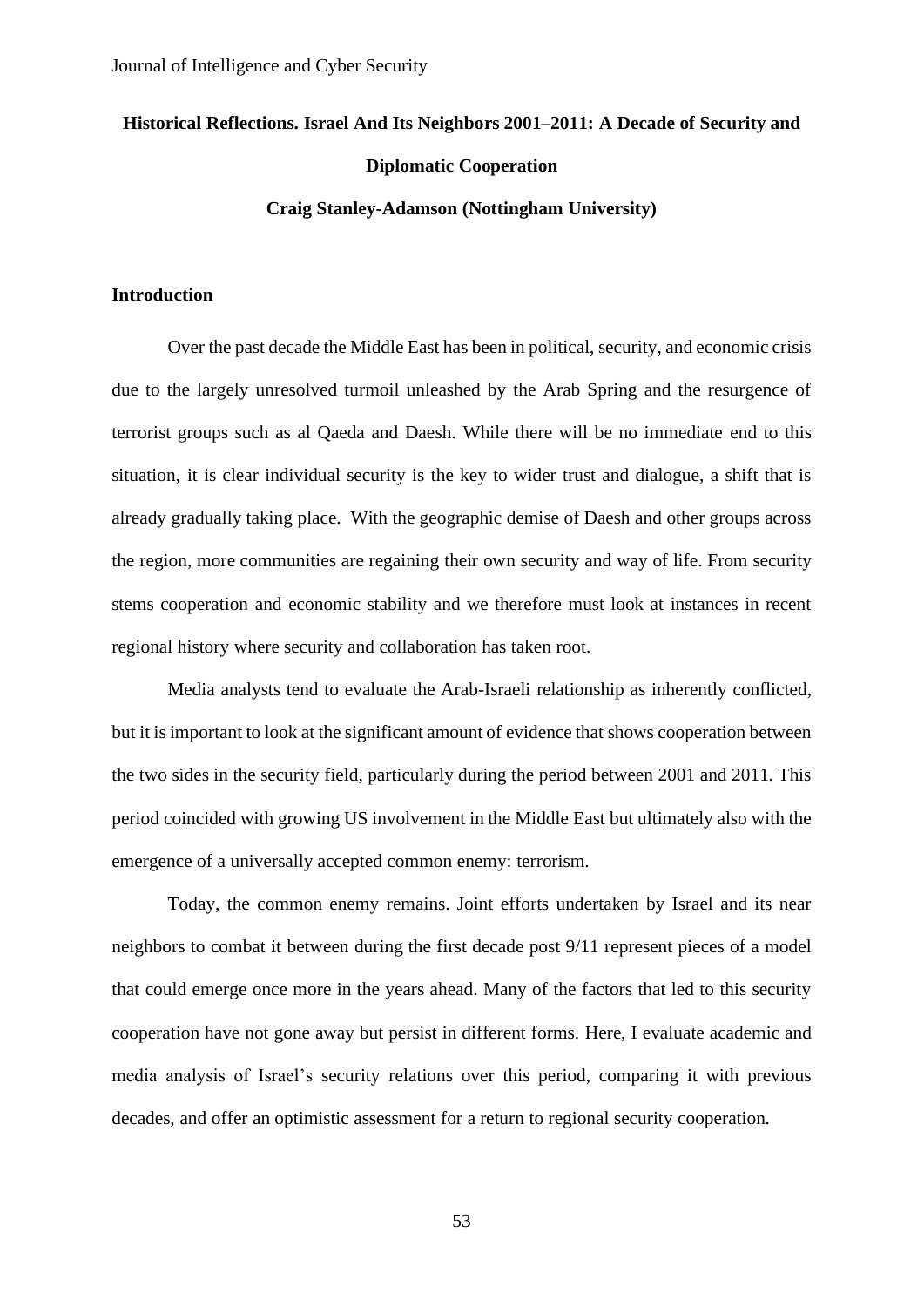#### Volume 2, Issue 2: December 2019

In the years leading up to September 11, 2001, the Middle East was fragmented, with key regional actors motivated by self-interest and realpolitik.<sup>1</sup> As Fred Halliday rightly concludes, the 2001 attack on New York and the 2003 Iraq War were the culmination of tensions both within Middle Eastern societies and at the inter-state level of relations.<sup>2</sup> Among a number of factors, these tensions were born out of the unresolved Arab-Israeli dispute as well as a growing disdain toward Western political interventionism in the region. A persistent lack of progress in the resolution of the Arab-Israeli conflict, with the attendant humiliation and deprivation of stateless Palestinians (epitomized by Israel and Egypt's blockade of Gaza), seemed to preclude meaningful security cooperation.<sup>3</sup> However, with the increase of terrorism1 across the region and the west that began to take on steam in the 1990s, the security dynamic revealed the need to strike new alliances to combat an unconventional enemy.

Israel's history has been characterised by a series of conflicts with its neighbors ever since the independent state was created. It is reasonable to say Israel has been both victim and perpetrator of the violence that succeeded its independence in 1948, as all parties strove to establish a post-World War order. The objectives, or core goals, of Israeli foreign policy have been to achieve peace and security in a hostile region, universal recognition and acceptance, and economic well-being.<sup>4</sup> While Israel has had limited success with some of these goals globally, the region remained unconvinced, particularly those substate groups such as Hezbollah and Hamas which stand against coexistence at any cost.

Still, what is interesting about the first decade of the twenty-first century is that even despite the Israeli incursions into Lebanon and Gaza, there were formal efforts between Israel

<sup>1</sup> Mehran Kamrava, *The Modern Middle East: A Political History since the First World War*, 2nd ed. (Berkeley: University of California Press, 2011), 190.

<sup>2</sup> Fred Halliday, *The Middle East in International Relations: Power, Politics, and Ideology* (Cambridge: Cambridge University Press, 2005), 131.

<sup>3</sup> Nayef R. F. Al-Rodhan, Graeme P. Herd, and Lisa Watanabe, *Critical Turning Points in the Middle East 1905–2015* (Basingstoke: Palgrave Macmillan, 2011), 170.

<sup>4</sup> Bernard Reich, "Israeli Foreign Policy," in L. Carl Brown, ed., *Diplomacy in the Middle East: The International Relations of Regional and Outside Powers* (London: I. B. Tauris & Co Ltd, 2004), 121.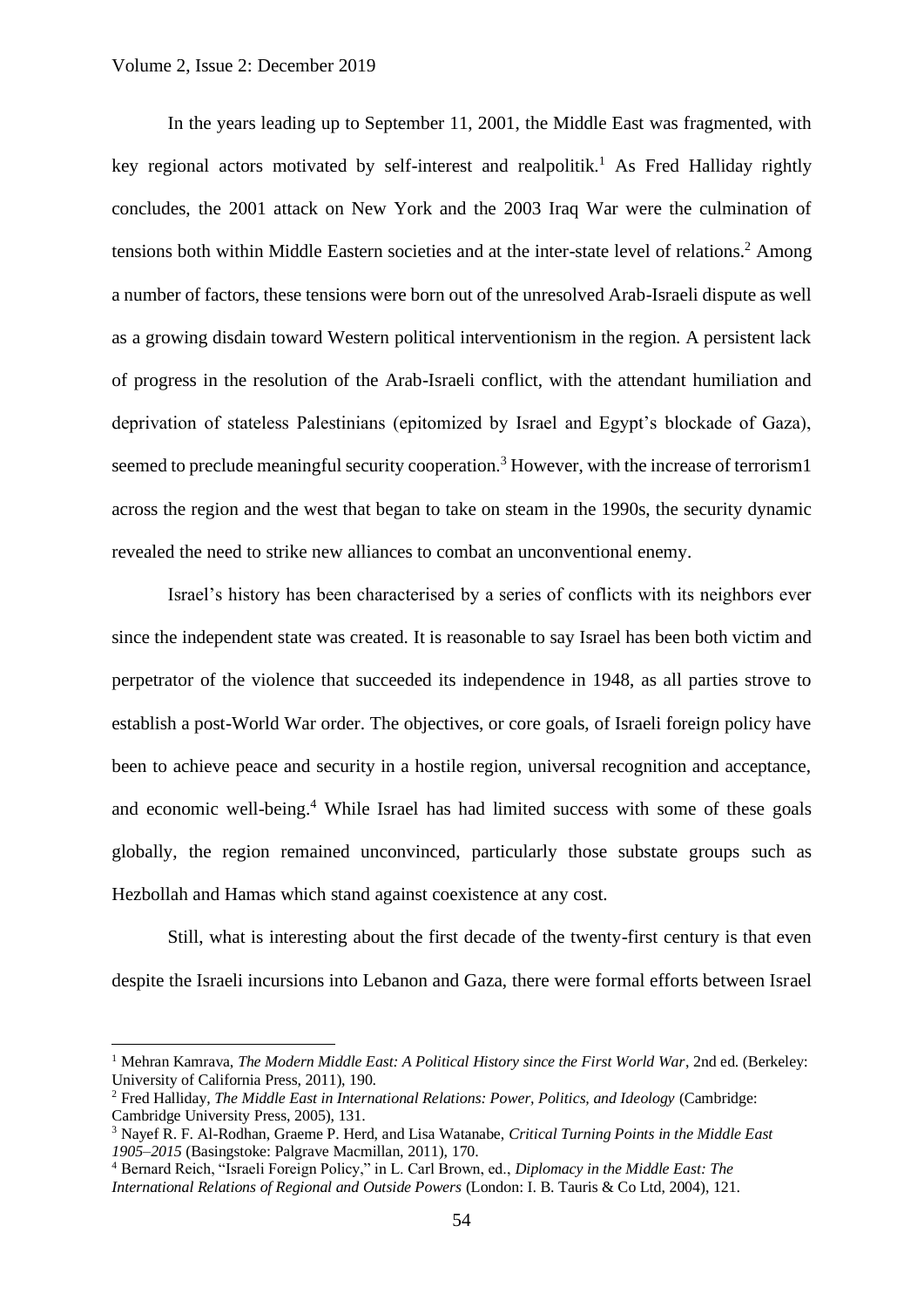## Journal of Intelligence and Cyber Security

and its neighbors to end the violence and normalise terms. Certainly, these efforts were complicated by the outrage that Israel's actions inspired in the societies with which its relations were nominally warming, but the point is here that that despite these stress factors the relationships did in fact somewhat improve, on the security front in particular.

#### **Positive Developments: Jordan and Egypt as Primary Actors**

The late 1990s would see Jordan become one of Israel's key targets of influence, despite the previous direct conflict. The Hashemite Kingdom lacks strategic depth and shares borders with historically aggressive states; as a result, it has been the beneficiary of US military support. Jordan's approach toward ensuring its own security, therefore, has been one of bringing stability to its borders, in which the Israel-Palestine conflict is a key component. Indeed, early on in his reign, King Abdullah, continuing the policy of his father, King Hussein, openly acknowledged the importance of improved relations with Israel.<sup>5</sup> After 9/11, the country sought vocally to refocus US attention to the issue, positioning itself as an active supporter of the twostate solution.<sup>6</sup> This perspective allowed for the potential of a new approach to the growing security problems post-2001, a decade whose spirit of cooperation could be summarized in the Jordanian king's 2011 statement that "an isolated Israel and an insecure Israel [is not] a healthy thing for any of us [so] let's solve [the differences] now while we've all got our heads above the water as opposed to the quagmire we might find ourselves in four, five years from now."<sup>7</sup>

Meanwhile, Egypt began also to prioritize the stability of its northern border, opening a dialogue with Israel.<sup>8</sup> Despite the encouraging signs developing out of the 1990s on this front, the Israeli government continued to recognise the fragility of these fledgling relations:

<sup>5</sup> Nigel Ashton, *King Hussein of Jordan: A Political Life* (New Haven: Yale University Press, 2008), 319. <sup>6</sup> Samaan Jean-Loup Samaan, "Jordan's New Geopolitics," *Survival: Global Politics and Strategy*, 54, no 2

<sup>(2012): 18–19.</sup>

<sup>7</sup> King Abdullah Interview Transcript, The Washington Post, (15 June 2011), [https://www.washingtonpost.com/national/national-security/king-abdullah-interview](https://www.washingtonpost.com/national/national-security/king-abdullah-interview-transcript/2011/06/15/AGHQpjWH_story.html)[transcript/2011/06/15/AGHQpjWH\\_story.html.](https://www.washingtonpost.com/national/national-security/king-abdullah-interview-transcript/2011/06/15/AGHQpjWH_story.html)

<sup>8</sup> Arthur Goldschmidt Jr., *Modern Egypt: The Transformation of a Nation State*, 2ndedition (Boulder: Westview Press, 2004), 187.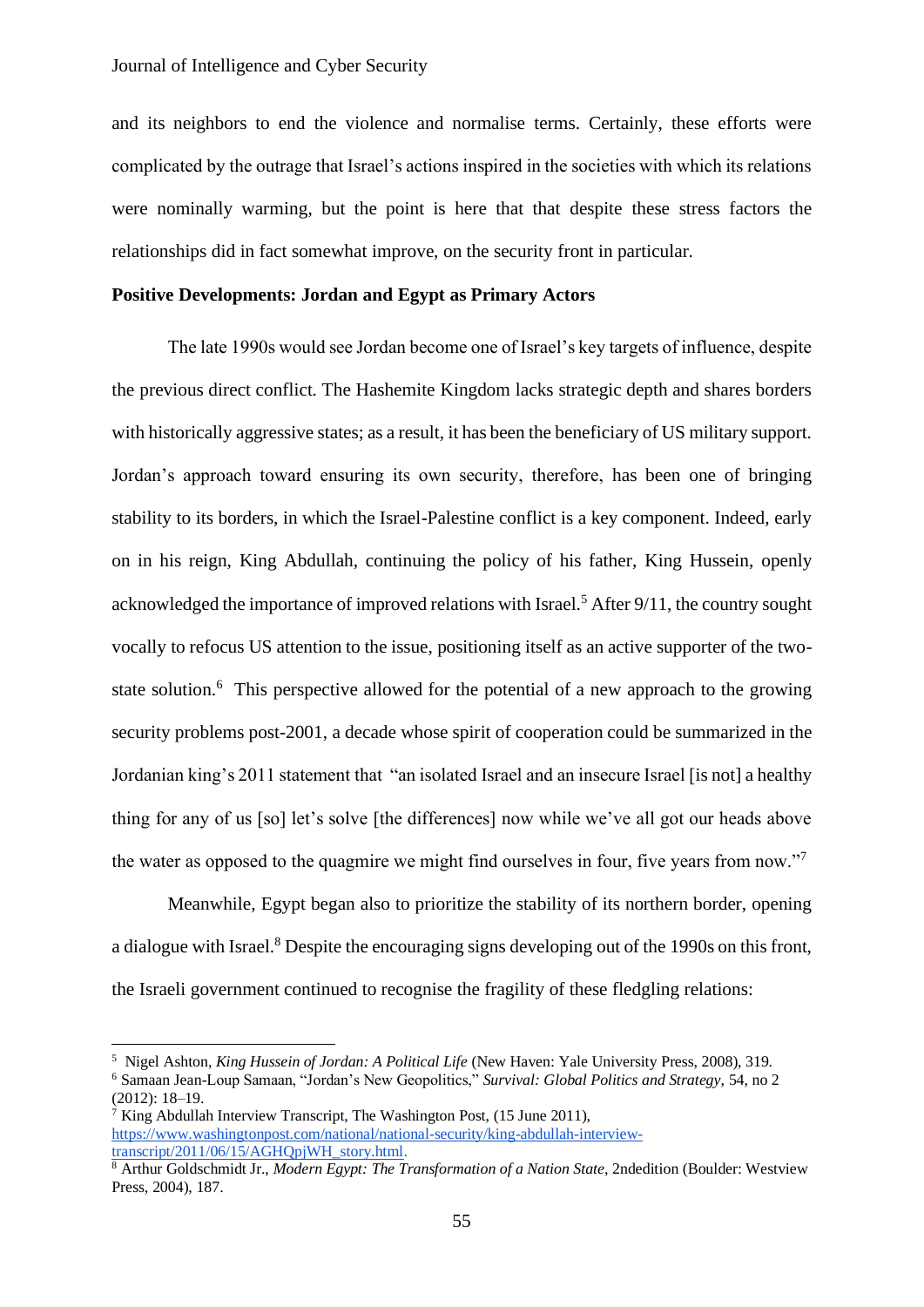Contrary to expectation, the peace between Israel and Egypt is not a warm peace. There are certainly a number of areas in which relations can be improved, whether in regard to the ties between the peoples, trade ties and relations between the political leaders of both countries. Nevertheless, the peace between Israel and Egypt has withstood difficult challenges, proving that despite the many obstacles, Israeli-Arab coexistence can be accomplished.<sup>9</sup>

However, overriding the bursts of violence and the longer standing cultural differences was the region's desire for peace. For example, despite Egyptian anger toward repeatedly reported Israeli violations in Gaza from 2006 to 2008, the government of Hosni Mubarak led the efforts to broker an official ceasefire with the Palestinians. <sup>10</sup> Egypt had already expressed its wish for a peaceful resolution when it hosted the first Israeli-Palestinian summit since 2001, an event that resulted in the formal resumption of diplomatic dialogue.<sup>11</sup>

#### **Counterterrorism**

To be sure, even before 9/11, terrorism was endemic to the Middle East, with Israel in particular being highly experienced by that point at tackling insurgency and (state sponsored) terrorism with varying degrees of aggression. Yet 9/11 demonstrated unequivocally that Israel's neighbors share(d) similar concerns, especially as they themselves were not immune from insurgent activity during the decade under consideration. For example, the Sinai Peninsula emerged as a hotbed of terrorism, with Red Sea resorts filled with Israeli tourists becoming a key target.<sup>12</sup> Consequently, Egypt became a vital counterterrorism partner for

<sup>9</sup> [http://mfa.gov.il/MFA/Foreign+Relations/bilateral+relations.](http://mfa.gov.il/MFA/Foreign+Relations/bilateral+relations)

<sup>10</sup> Noam Comsky and Pappe Ilan, *Gaza in Crisis: Reflections on Israel's War Against the Palestinians* (London: Penguin Books, 2010), 188.

<sup>&</sup>lt;sup>11</sup> Tarea Y. Ismael and Jacqueline S. Ismael, *Government and Politics of the Contemporary Middle East: Continuity and Change* (Abingdon: Routledge, 2011), 271.

<sup>&</sup>lt;sup>12</sup> Afaf Lutfi Al-Sayyid Masot, *A History of Egypt: From the Arab Conquest to the Present* (Cambridge: Cambridge University Press, 2007), 176.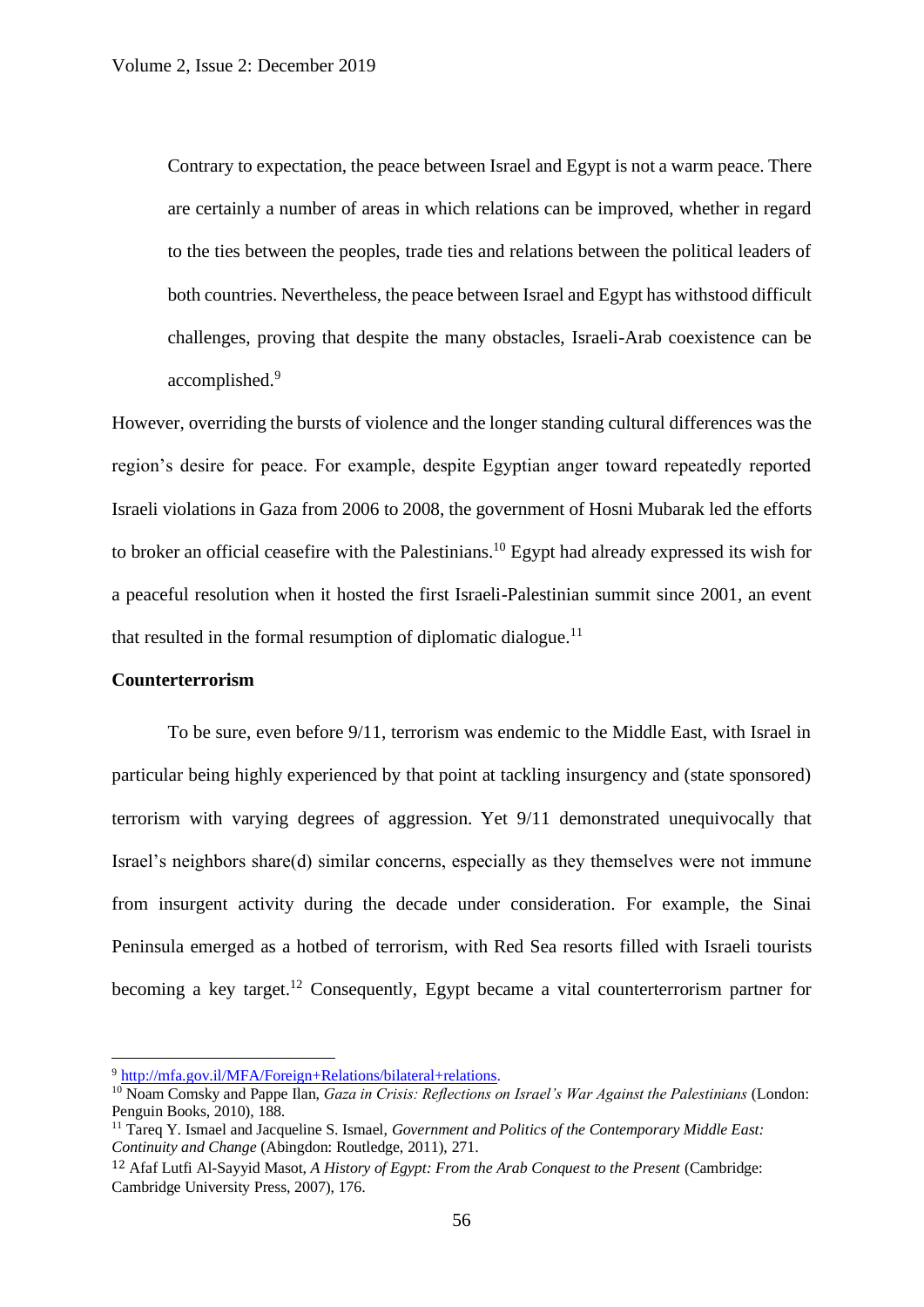## Journal of Intelligence and Cyber Security

Israel, with the security of the Israel-Egyptian border a shared focus. In 2011 Wikileaks revealed the diplomatic interactions between the two states and the US, which confirmed counterterrorism cooperation on the border with Gaza.<sup>13</sup> Together, Israel and Egypt built a 70 km security fence along the length of their border and conducted joint action to locate and destroy the smuggling tunnels that helped arm Gaza militants. There were even occasions of intelligence sharing on official visits between Cairo and Tel Aviv.<sup>14</sup>

Similarly, while regional counterterrorism cooperation between Israel and Jordan existed prior to 2001, it increased over the following decade, as both sides faced increased violence, smuggling, or other clandestine activity moving across borders.<sup>15</sup> During this period, Al Qaeda had a significant presence in Jordan and Egypt, with the group having attacked Israeli tourists and interests. Jordanian police, with assistance from Egypt and Israel's Mossad, were instrumental in combatting such threats at this time.<sup>16</sup> Israel and Jordan's security relationship went even deeper, with an understanding that Israel would provide military assistance to Jordan's internal security should the latter feel its national security were under threat.<sup>17</sup> Despite this not being formally announced, and as unlikely as this scenario might be, it is evidence of Israel and its Jordan's growing need for stability and prioritization of cooperation over conflict during this time.

Back-channel dialogue also led to the furtherance of an Israeli-Turkish security alliance already in the 1990s, before it was interrupted for a time by the Second Intifada in late 2000 and later further undermined by Israel's invasion of Southern Lebanon in 2006. This alliance,

<sup>&</sup>lt;sup>13</sup> Mark Landler andAndrew W. Lehren, "Cables Show Delicate US Dealings with Egypt's Leaders," in Alexander Star, ed., *Open Secrets: Wikileaks, War, and American Diplomacy* (New York: Grove Press, 2011), 97.

<sup>14</sup> Ismael and Ismael, *Government and Politics of the Contemporary Middle East*, 377.

<sup>15</sup>Igor Primoratz "Terrorism in the Israeli-Palestinian Conflict," in Stephen Law, ed., *Israel, Palestine, and Terror* (London: Continuum International Publishing: London), 59.

<sup>&</sup>lt;sup>16</sup> "Jordanian Police Kill 'Militants,'' 'a[t http://news.bbc.co.uk/1/hi/world/middle\\_east/3642847.stm](http://news.bbc.co.uk/1/hi/world/middle_east/3642847.stm) (April 21, 2004).

<sup>17</sup> Raymond Hinnebusch, *The International Politics of the Middle East* (Manchester: Manchester University Press, 2003), 161.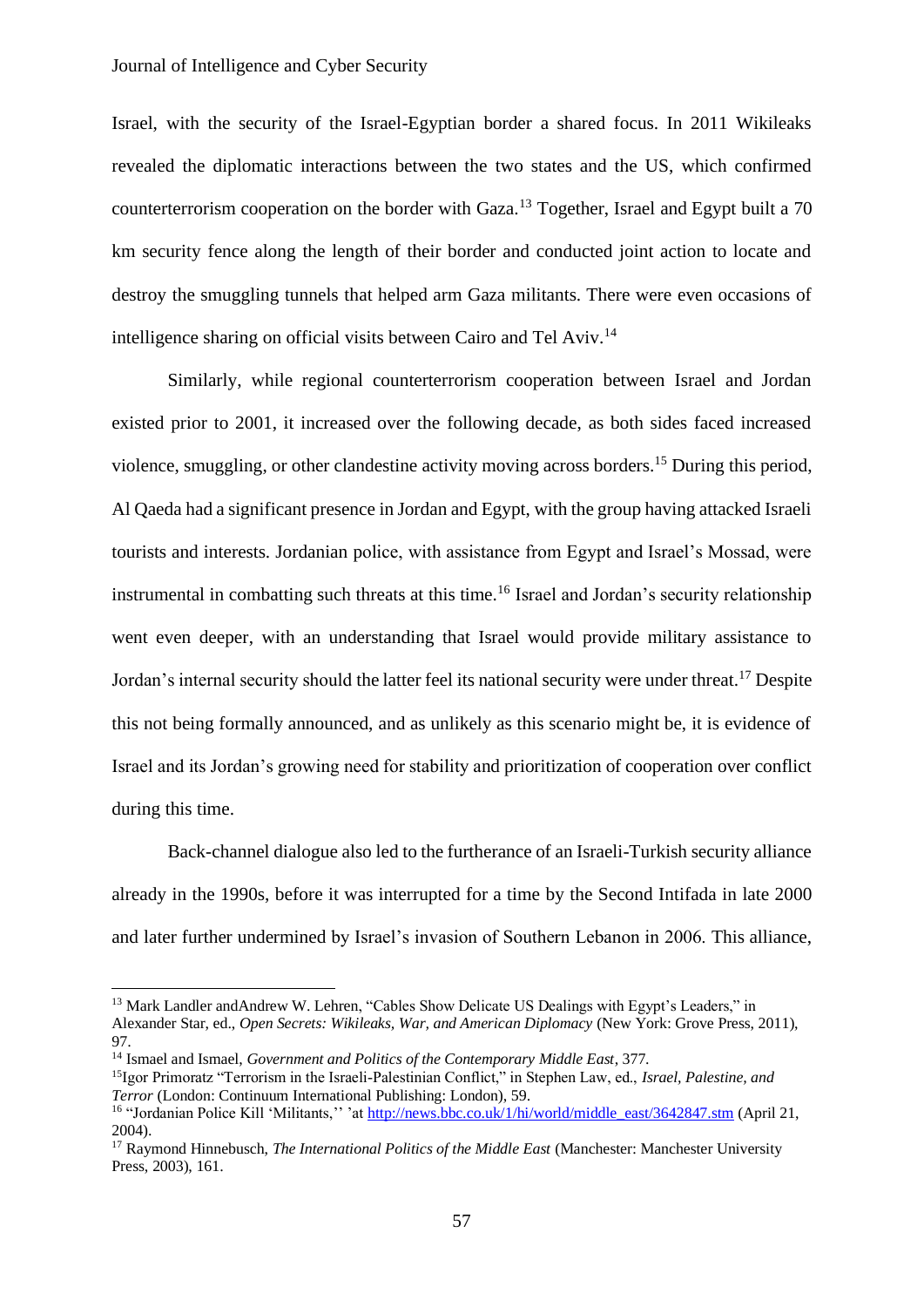## Volume 2, Issue 2: December 2019

which persisted despite the abovementioned issues in the post-2001 decade, was a marriage of convenience for both sides, sustained partly by the mutual perception of Syria as a security threat and the rise of regional terror groups. Like Israel, Turkey was highly conscious of the growing instability in the region caused by the Iraq War, and western intervention against Bush's proclaimed "Axis of Evil." Substantial military and security cooperation was maintained throughout the early 2000s, including a bilateral exercise from the Marmaris Aksaz Deniz naval base and combined conventional and counterterrorism exercises between Israel, Turkey, and United States forces in 2001. The formal Israeli-Turkish alliance became the first between Israel and any other Muslim nation.<sup>18</sup> For several years, the agreement oversaw relative peace in the region, outside of the invasion of Iraq.

Finally, in terms of positive developments, it is also important to highlight that many Arab states, including Jordan and Egypt (and also Turkey) pledged some form of support to the US and UN led "Roadmap for Peace" in 2003. The final text, proposing a resolution of the Israeli-Palestinian conflict via the creation of a Palestinian state living in peace with Israel, was released on April 30, 2003; while the process reached a deadlock early in its first phase and the plan was never implemented, the fact that it was supported by key neighbors of Israel belies the intractably negative nature of the Israeli-Arab relationship.

## **Impossible(?) Relationships: Lebanon and Syria**

At first glance it may appear that Israel never remedied the hostilities with Lebanon and Syria during the time period under consideration. When it comes to the first, by July 2006, ongoing skirmishes with Hizbollah had developed into a full-scale conflict, ultimately resulting in the deaths of a thousand civilians and devastating Lebanon's infrastructure. Rather than

<sup>&</sup>lt;sup>18</sup> Aluf Benn, "Without Egypt, Israel Will be Left With No Friends in the Middle East," at [http://www.haaretz.com/news/diplomacy-defense/without-egypt-israel-will-be-left-with-no-friends-in-the](http://www.haaretz.com/news/diplomacy-defense/without-egypt-israel-will-be-left-with-no-friends-in-the-middle-east-1.339926)[middle-east-1.339926](http://www.haaretz.com/news/diplomacy-defense/without-egypt-israel-will-be-left-with-no-friends-in-the-middle-east-1.339926) (January 29, 2011).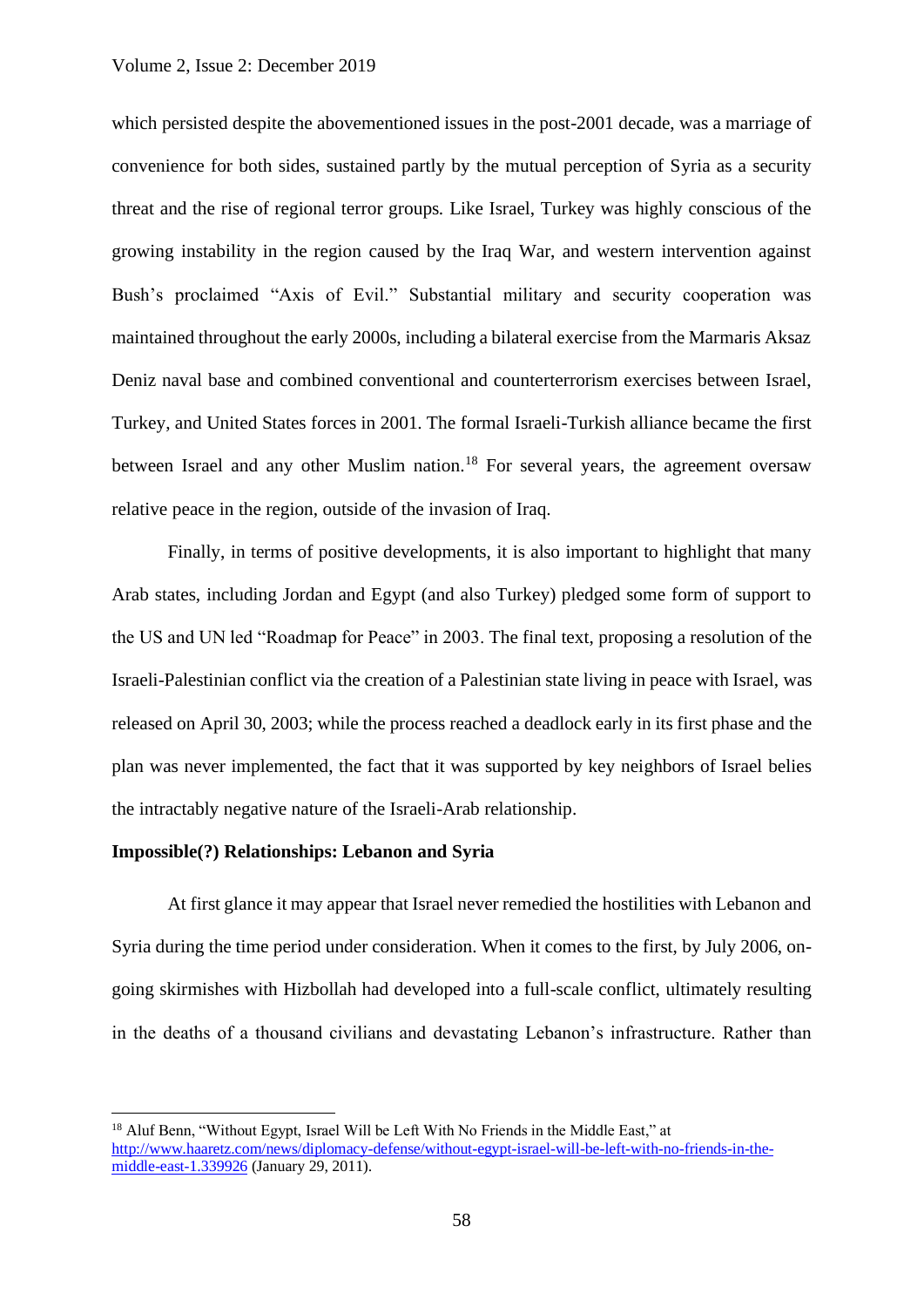defeating Hizbollah and establishing a stable northern border, Israel only succeeded in creating a buffer zone and the security problem remained. Hizbollah claimed a victory and maintained its grip within Lebanon, while Israel received international condemnation for its heavy-handed approach.<sup>19</sup>

The relationship with Syria also remained seemingly intractable, the first issue being the possession of the Golan Heights, a strategically significant region with a commanding position on the Israeli–Syrian border. Complicating matters was Syria's sponsorship of Hizbullah, which the Syrians confidently used as leverage, refusing to discuss the disarmament of the group unless the Israelis ceded the Golan Heights. .<sup>20</sup> Indeed, mistrust increased between Israel and Syria during this period, with Assad even going so far as to suggest Israel's other neighbors were gradually becoming its political and economic satellites.<sup>21</sup>

At the same time, Israel and Syria did attempt to reconvene peace talks through Track II diplomatic channels in mid-2008, brokered by the Turkish government, and although no agreement could be found over Golan and Hizbollah the mere fact of these efforts served to somewhat diffuse the security situation.<sup>22</sup>

## **Nuclear Thaw?**

While significant complexities remained during the first decade of the twenty-first century in Israel's relations with its neighbors, it is evident from the examples above that diplomatic tensions had thawed to some extent by the turn of the decade. This would create the basis for further dialogue, particularly on mutual security interests but also, toward the end of the decade, around the proliferation of nuclear weapons.

<sup>19</sup> Geoffrey Allen Pigman, *Contemporary Diplomacy* (Cambridge: Polity Press, 2010), 129.

<sup>20</sup> G. R. Berridge, *Diplomacy: Theory and Practice*, 3rd ed. (Basingstoke: Palgrave Macmillan, 2005), 35.

<sup>21</sup> Raymond A. Hinnebusch, "Syria and the Transition to Peace," in Robert Freedman, ed., *The Middle East and the Peace Process: The Impact of the Oslo Accords* (Gainesville: University Press of Florida,1998), 146.

<sup>22</sup> Ismael and Ismael, *Government and Politics of the Contemporary Middle East*, 258.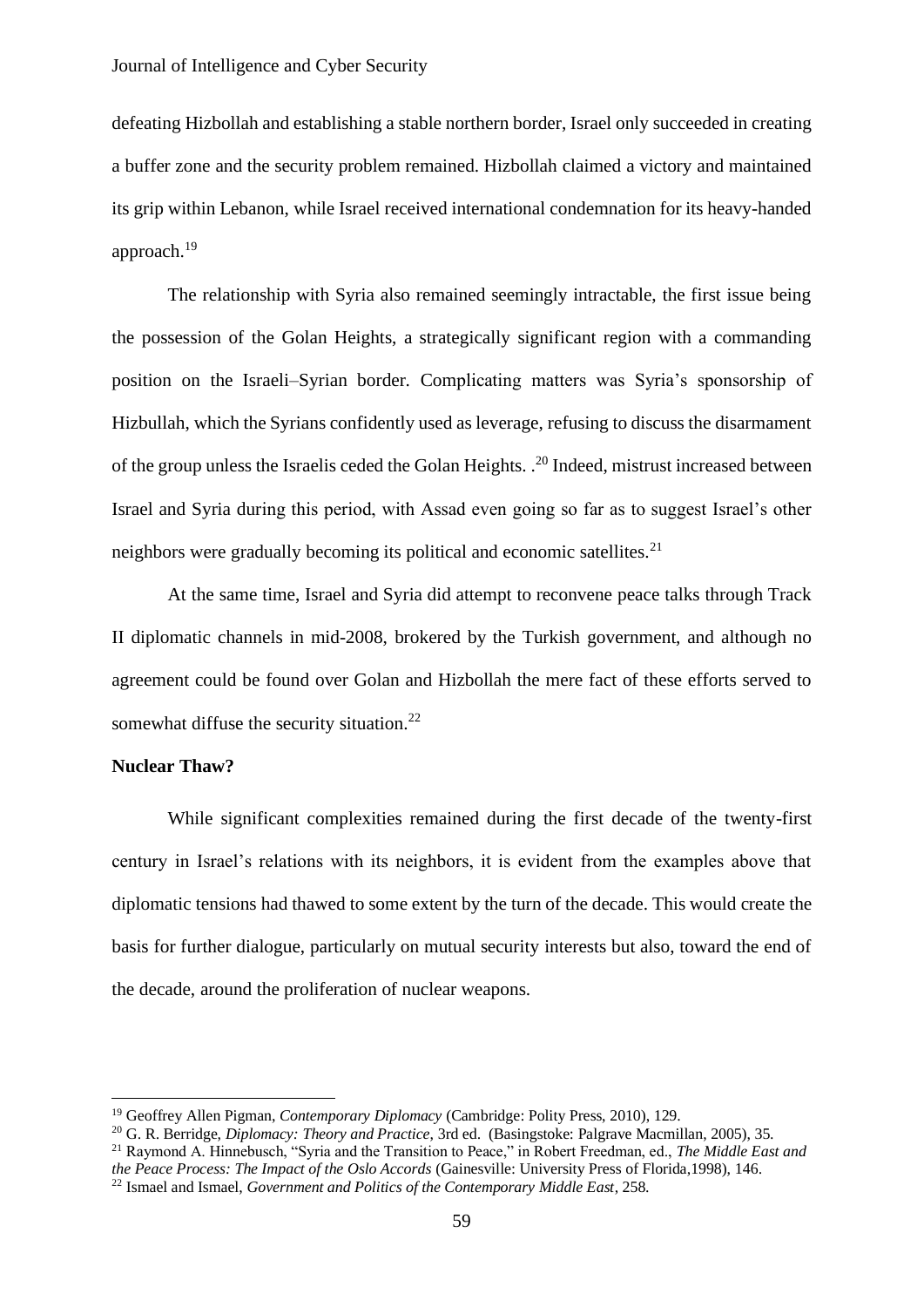## Volume 2, Issue 2: December 2019

The threat of a nuclear Israel has been historically a serious issue throughout the Middle East. Iran's and Syria's objections aside, Egypt has been particularly vocal in its attempts to persuade Israel to sign on to the UN Non-Proliferation Treaty.<sup>23</sup> In the region, the fear isn't so much that Israel will use the weapons; rather, the concern is that their existence adds more fuel to an already existing Middle Eastern arms race, making non-nuclear conflict that much more likely. In this context, Syria, Jordan, and Iran each made attempts to develop nuclear technology spanning from the 1990s to the present day, and while these were predominantly for domestic, peaceful purposes the attempts to do so in turn increased Israel's insecurities. Despite an increase in global oil prices starting in 2005 and the consequent efforts by countries to seek alternative energy sources, Israel was adamant they would not tolerate attempts by its neighbors to go nuclear. For example, according to King Abdullah of Jordan, Israel pressured both France and South Korea to abandon their energy assistance to Jordan in 2010 because of the perceived fear Israel held of a new nuclear neighbor.<sup>24</sup> In 2007, Israel's opposition to Syrian attempts to develop nuclear technology was more violent, involving targeted airstrikes after US intelligence reported there to be a covert nuclear reactor under construction.<sup>25</sup>

However, after 2010, Israel started to shift its position as relations improved with its neighbors. When Syria announced it would restart its plans to develop nuclear energy technology, Israel did not aggressively oppose it in the first instance. It even took part in debates concerning non-proliferation, while remaining insistent that serious steps would need to be taken should Syrian or Iranian nuclear programmes have reached an advanced stage. For many commentators, Israel's readiness to openly discuss nuclear power and its own fears was considered an important, and fruitful, message given Israel's dependence on deterrence.

<sup>&</sup>lt;sup>23</sup> Louis J. Cantari, "Egypt at the Crossroads: Domestic, Economic, and Political Stagnation and Foreign Policy Constraints," Freedman, *The Middle East and the Peace Process,*162.

<sup>&</sup>lt;sup>24</sup> "Israel Blocks Jordan Nuclear Bid, King Abdullah Says," a[t http://www.bbc.co.uk/news/10321361](http://www.bbc.co.uk/news/10321361) (June 15, 2010).

<sup>&</sup>lt;sup>25</sup> "Israel and Syria Announce Nuclear Energy Ambitions," at<http://news.bbc.co.uk/1/hi/8558160.stm> (March 9, 2010).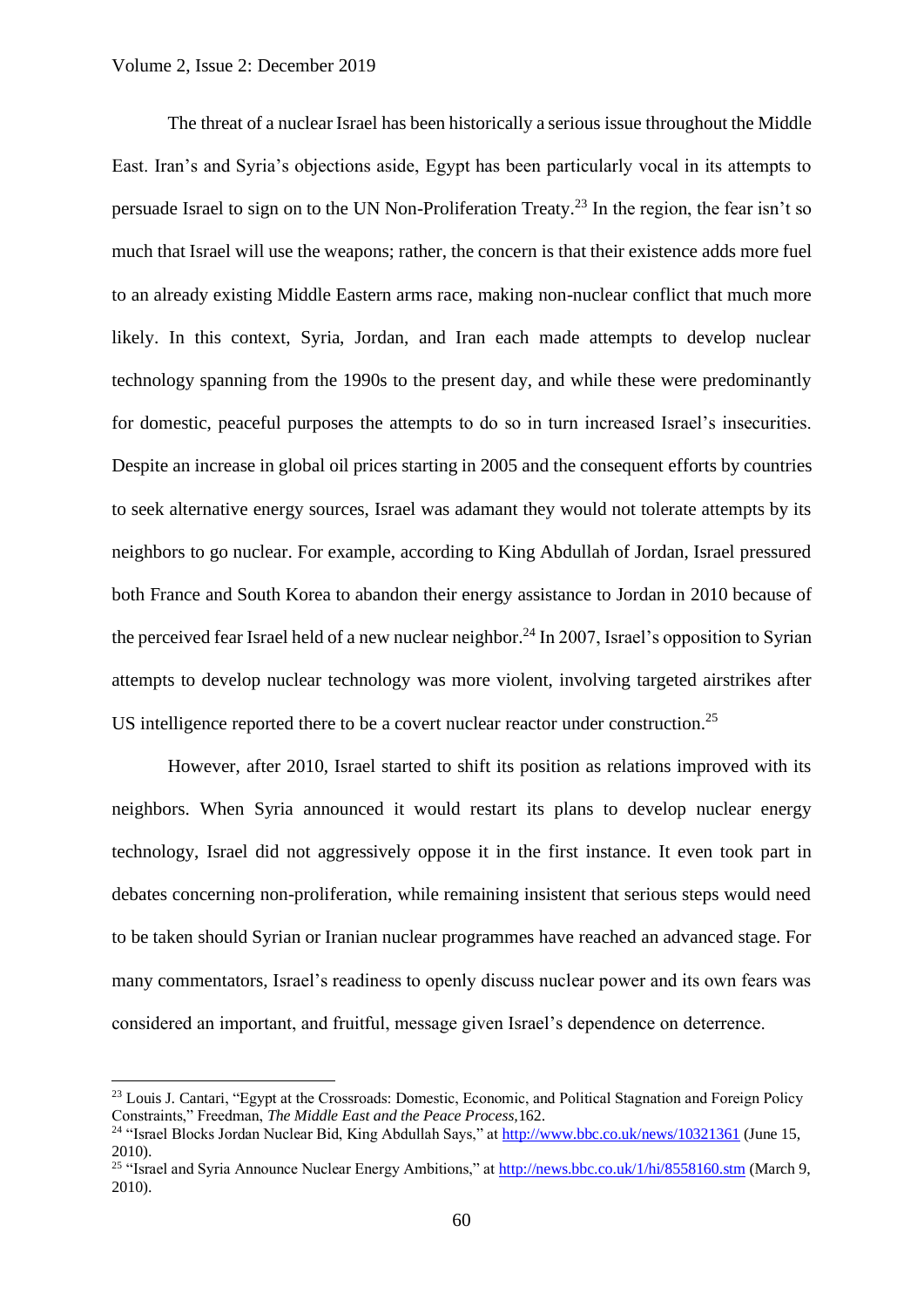For Israel to take such a step meant there was clearly deeper cooperation moving under the surface, cooperation that would occasionally come out into the open. Track II diplomacy methods started to bear more fruit than conventional diplomatic channels. In support of the 1990s peace process, Egypt became a key partner to Israel when it sponsored a trilateral (Egypt, Israel, and Palestine) arms control project led by an Egyptian-born law professor and aimed at finding workable trust-building initiatives and alternatives to nuclear weapons.<sup>26</sup> On weapons of mass destruction disarmament more broadly, the Middle Eastern Chemical Risks Consortium was created, which since 2003 has facilitated regional cooperation against biological attacks and natural disease outbreaks. Made up of Egyptian, Israeli, Jordanian, and Palestinian non-government participants, it came to an immediate agreement over the illegal usage of chemical weapons.<sup>27</sup>

## **Conclusion**

Track II diplomacy undoubtedly made its own worthy contribution toward the thawing security relationship between Israel and its neighbors during the period 2001 to 2011.<sup>28</sup> Unfortunately, by the Arab Spring in 2011 and the chaotic struggles that ensued within the region's Arab states, progress and optimism diminished. In the years that followed, democracy struggled to take hold across the region and the proliferation of conflict close to Israel's borders forced it into an isolationist approach.

2001 to 2011 might have been littered by smaller conflicts in Lebanon and Gaza, but there were diplomatic efforts to forge a more cooperative existence between Israel and its near neighbors. However, while these efforts came to a premature end, there remain opportunities

<sup>&</sup>lt;sup>26</sup> Dalia Dassa Kaye, *Talking to the Enemy: Track II Diplomacy in the Middle East and South Asia* (Santa Monica: RAND Corporation, 2007), 64.

<sup>27</sup> Ibid., 40–41.

<sup>28</sup> Ibid., 31.